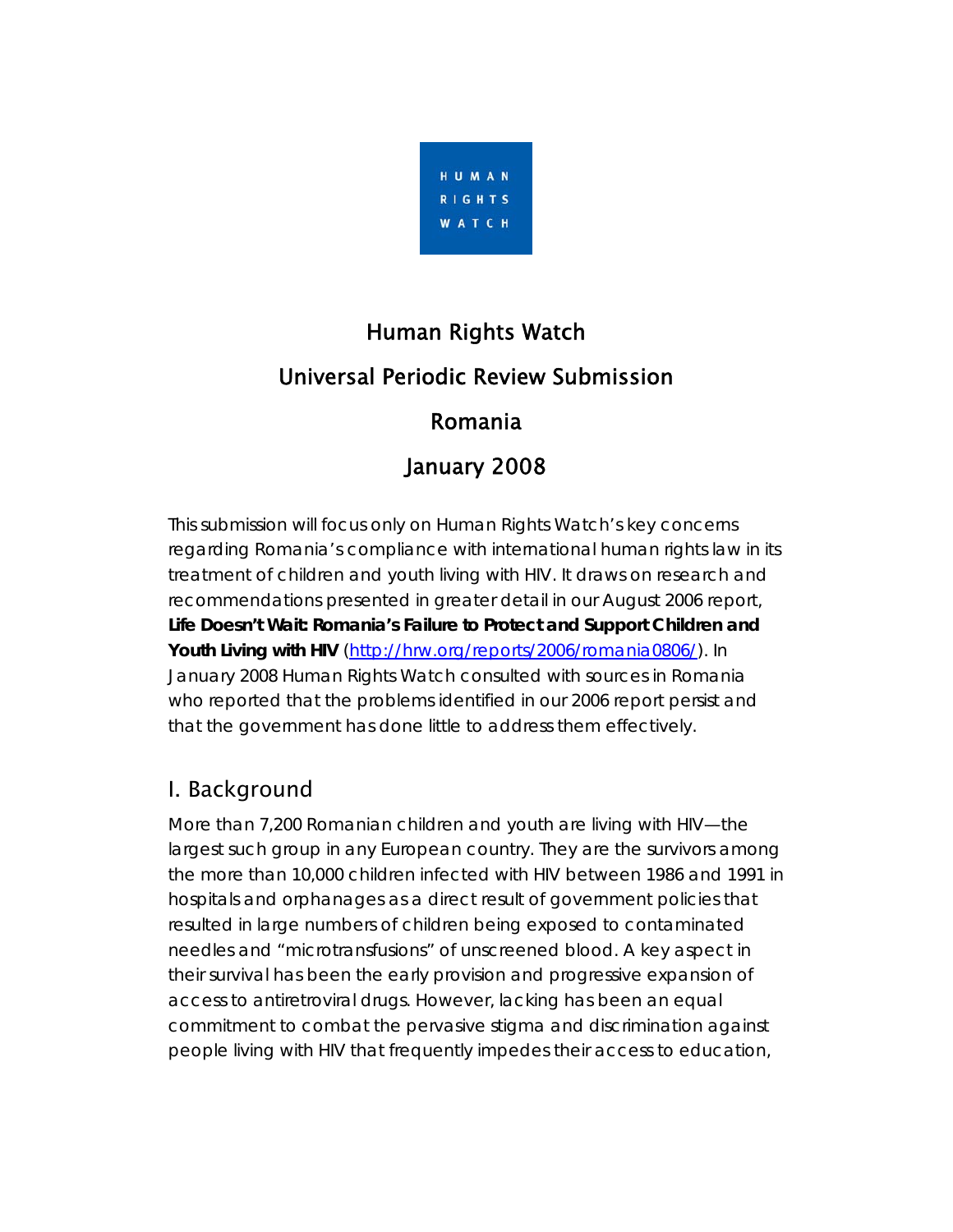medical care, government services, and employment. Thousands of children living with HIV are also aging out of existing social protection programs without the skills and support necessary to become productive, integrated adult members of Romanian society.

#### II. Discrimination in and Barriers to Access to Education

Fewer than 60 percent of Romanian children living with HIV attend any form of schooling, despite legislation providing for free and compulsory education through tenth grade or until age eighteen. Romanian law bars children who are more than two years older than their grade level from attending mainstream classes, making many children living with HIV "too old" because they have fallen behind due to long periods of hospitalization or substandard educational programs in government institutions. Programs such as tutoring, distance education, or special classes are scarce, and may be inappropriate or inaccessible to children living with HIV. Children in school risk ostracism, abuse, and even expulsion if their HIV status becomes known; in some cases their health is at risk. Other children living with HIV are inappropriately relegated to special schools with inferior resources. Children who manage to complete the eighth grade face a new set of hurdles—created by mandatory testing if they wish to attend vocational programs in the cosmetology, child care, food service, and hospitality fields (see Discrimination and Barriers to Employment, below).

#### III. Violations of the Right to Health

Patients living with HIV face discrimination in access to necessary medical services including dental care, dermatological care, ear, nose and throat specialists, gynecological care, mental health care, routine and emergency surgery, and emergency transport for patients who are bleeding. Doctors often refuse treatment to patients living with HIV, or try to discourage them by repeatedly rescheduling appointments, asking them to come back after all other patients have left, or referring to them as "AIDS people" in front of other patients. Although people with HIV are particularly susceptible to depression, anxiety, and psychiatric disorders, few outpatient mental health care programs exist to treat them. Psychiatric hospitals sometimes refuse to treat HIV-positive patients even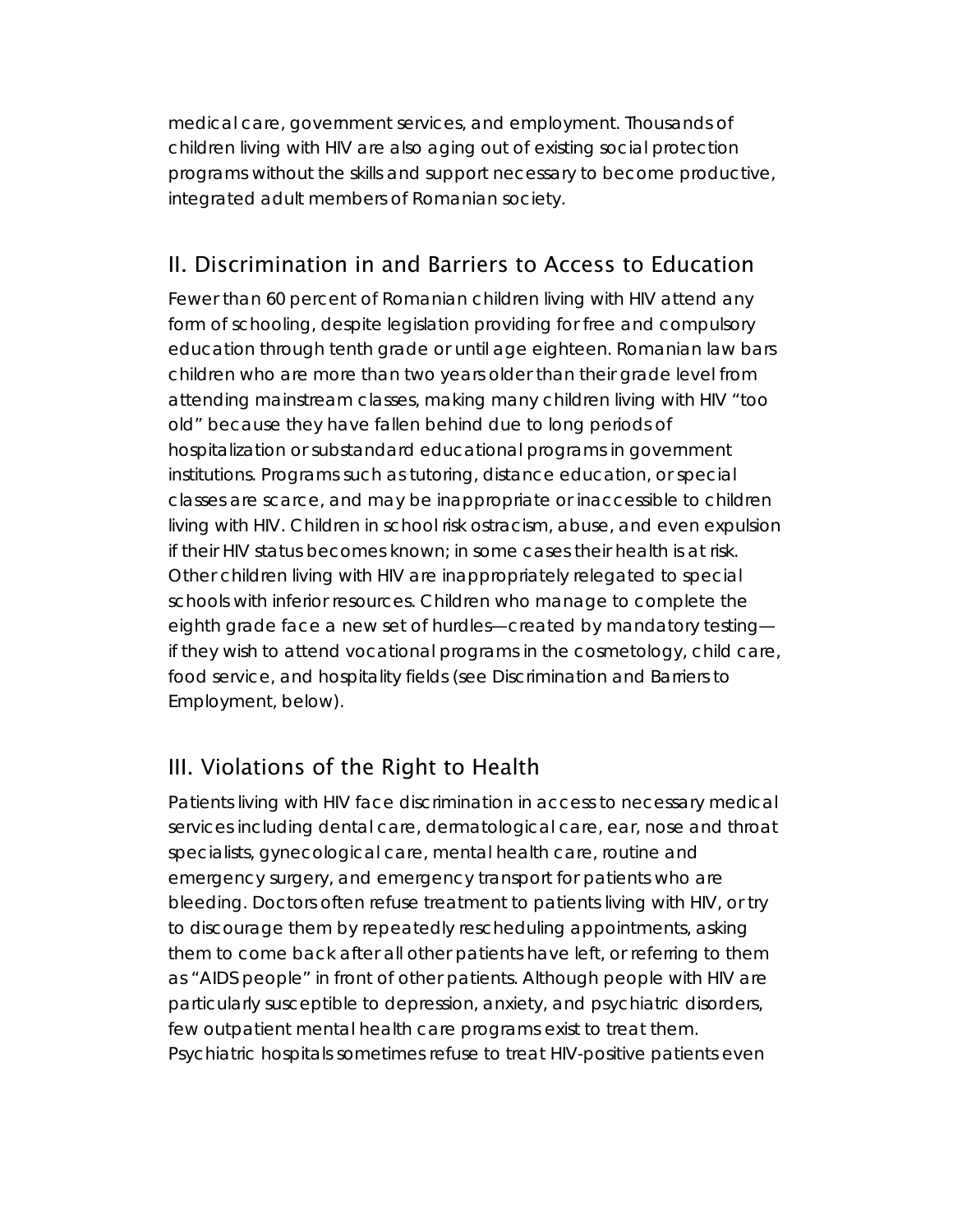when they are suffering from serious psychiatric disorders, and nutrition and living conditions in many psychiatric facilities are so substandard that in-patient care in those facilities poses a risk to their health.

Patients with HIV also have difficulty in accessing medications for common opportunistic infections, which by law, should be paid for by the state and available through private or hospital pharmacies. However, frequently these drugs are not available at hospital pharmacies because the state has not provided funding for them, and private pharmacies may refuse to fill these prescriptions for fear that they will not be reimbursed.

Romanian children have no automatic right to know of their HIV status without parental consent, and doctors sometimes refuse to inform even young adults of their HIV status without parental consent. Where that consent is absent, children and youth are unable to exercise their right to make informed decisions on medical treatments, educational and employment plans, and their sexual lives. Doctors and social workers cannot counsel children on their disease or fully explain the prevalent risks. Information on reproductive health and HIV transmission is limited, currently provided in an optional class offered once during the seventh grade, making it inaccessible to children living with HIV who do not attend school or have not yet reached the seventh grade.

#### IV. Violations of the Right to Privacy

Breaches of confidentiality about individuals' HIV status are common and rarely punished. Medical personnel, school officials, social workers, municipal staff, and postal workers are all common sources of leaked information, as are court documents, certificates of disability, and medical testing for employment. In addition, provisions in the Criminal Code set harsh penalties for the knowing transmission of HIV and encourage government officials, police, doctors, and even private individuals to engage in ad hoc "monitoring" of children and youth living with HIV who are suspected of engaging in unprotected sex. This risk of prosecution or monitoring appears to fall disproportionately on girls and women living with HIV, and may make HIV-positive youth less likely to seek assistance and support in a whole range of areas—from police protection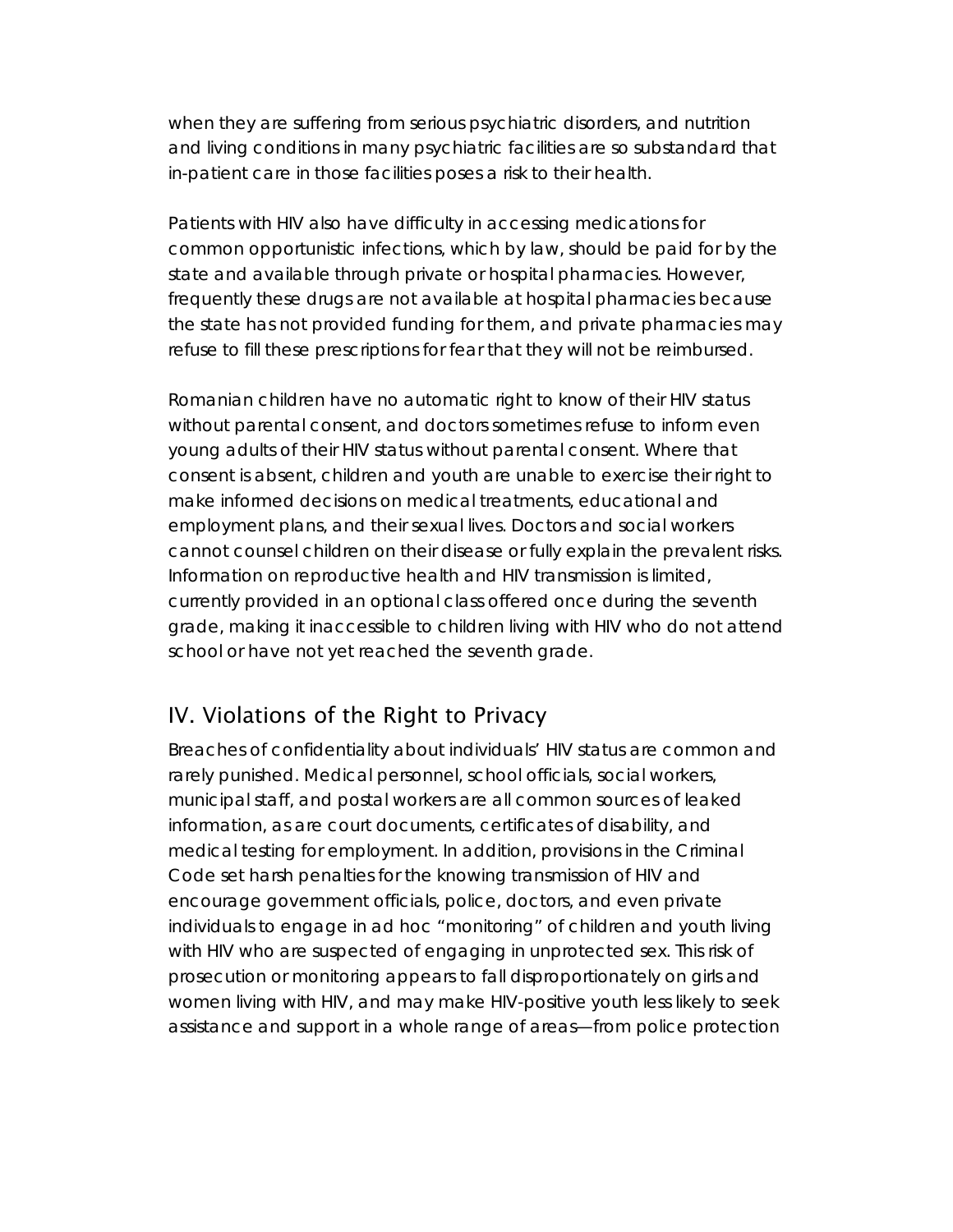to health services—for fear of disclosing their HIV status and exposing themselves to prosecution or monitoring.

#### V. Discrimination and Barriers to Employment

Romanian law provides for mandatory medical testing for a wide variety of jobs where the risk of HIV transmission is minimal, including hair dressers, beauticians, manicurists, child care staff, medical personnel, food services, and cleaning staff in the tourist industry. Employers and doctors also order ad hoc HIV testing for jobs where testing is not mandatory. HIV-positive youth have little recourse when denied jobs based on their HIV status, because employment discrimination cases are difficult to litigate and may draw further attention to their HIV status because court documents are not private.

# VI. Inadequate Enforcement of Anti-Discrimination and

#### Child Protection Laws

Romanian law provides few meaningful sanctions for those who discriminate, and laws prohibiting discrimination against people living with HIV are rarely enforced. The National Council for Combating Discrimination works primarily in response to complaints received from individuals and NGOs, and has no offices outside of Bucharest. In the few instances where it has intervened in cases involving people living with HIV, its interventions were limited to mediation in cases of children expelled from schools, or the imposition of nominal fines which are paid to the government and not to the victim.

Police, municipal staff, and county-level Directorates of Child Protection who are responsible in cases of abuse or neglect lack the skilled staff to monitor, investigate, and intervene to protect youth with HIV, and children rarely received meaningful assistance. In one extreme case, one girl told us that when she ran away from home to escape domestic violence, police told her "that I couldn't leave home because I was sick. They said I couldn't have a boyfriend or get married, I had to stay inside."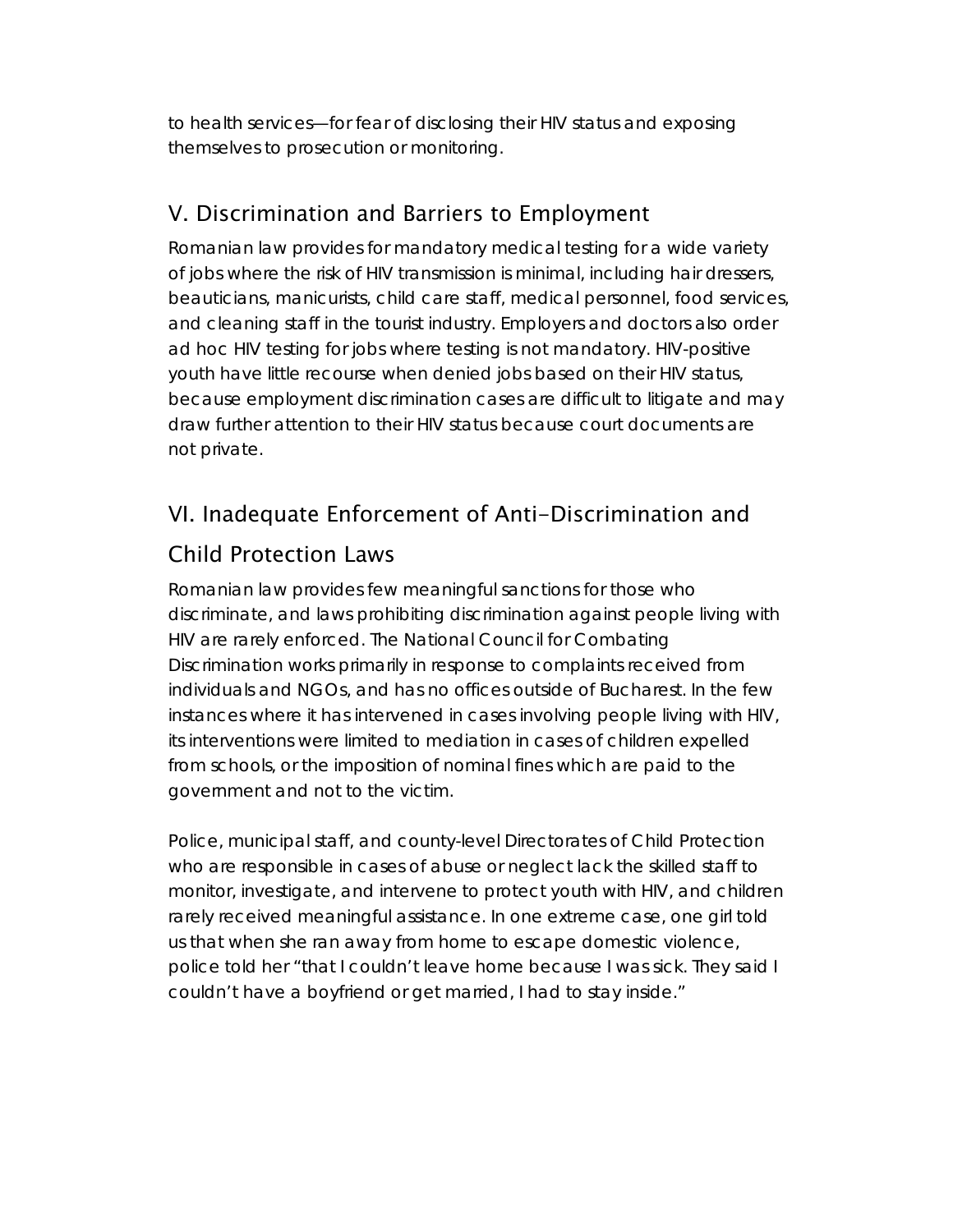## VII. Aging Out of the Child Protection System

The government has no real plan for what will happen to HIV-positive children living in institutions, group homes, foster care, or extended family placements after they turn eighteen, with the risk that as young adults they will find themselves on the streets. While the law allows for the extension of some child protection measures after eighteen, many children will not qualify for these extensions, and no procedures exist to help children apply for the relevant programs. Children who receive disability subsidies are also likely to see the amount of these subsidies drop as they are reevaluated under the stricter criteria for adults with disabilities. While adults living with HIV often can and should be encouraged to work, our investigation suggests that decisions on the disability benefits they receive are often highly arbitrary, and in some instances appear to reflect committee members' ignorance and bias against people living with HIV. Even if this process were not arbitrary, high levels of societal discrimination and the low levels of life skills of many children and youth living with HIV raise serious questions about their ability to become self-supporting at eighteen without assistance.

#### VIII: Recommendations:

We offer the following recommendations for inclusion in the outcome document:

- Provide effective and appropriate sanctions for discrimination, including breach of confidentiality, against people living with HIV in relation to access to and enjoyment of services or goods.
- End mandatory HIV testing as a condition of employment and ensure that persons living with HIV are not unnecessarily prevented from working or attending vocational school.
- Ensure that people living with HIV have adequate access to necessary routine and emergency medical care, including mental health care and palliative or hospice care for persons with terminal stage AIDS, and to medications needed to treat HIV and common opportunistic infections.